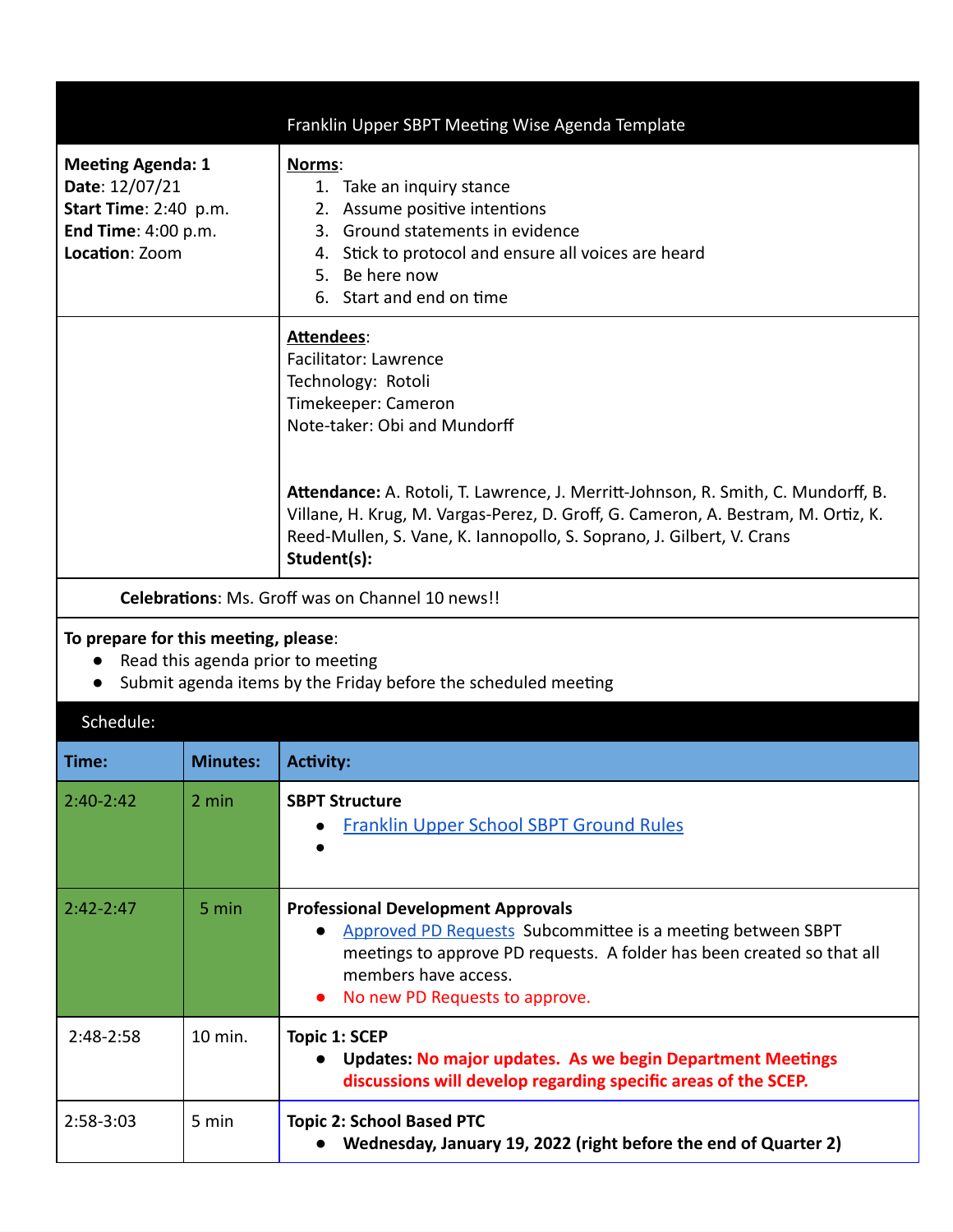|                |                  | Wednesday, May 4, 2021 (half-way through Quarter 4)<br>Format: Virtual - each grade level counselor has one Zoom meeting. All<br>teachers for that grade level log into that Zoom for PTC. Parents are given<br>that one Zoom link. This allows parents to log into one Zoom link and<br>meet with all their students' teachers at once. Teachers who don't have<br>that student can stay muted with their cameras off. Parents can be kept<br>in the Zoom waiting room and be let in one at a time. Teachers can also<br>hop between the 4 different grade level Zooms if need be. For example,<br>Mr. Lopez would run the 9th Grade PTC Zoom. All 9th grade teachers<br>would log into that Zoom. All 9th grade parents would be given that<br>Zoom link. Mr. Lopez would let parents in one at a time to meet with<br>teachers. Parent A comes in, all teachers of that parent's student unmute<br>and turn their cameras on and can speak collaboratively with the parent.<br>When they are done, Mr. Lopez lets the next parent in.<br>Plan by cohorts, not grade level and invite struggling student families<br>A subcommittee will be developed including: Groff, Rotoli, Gilbert and<br><b>Bestram</b><br>The dates of 1/19/22 and 5/4/22 were approved. The subcommittee will<br>develop the plan. |
|----------------|------------------|--------------------------------------------------------------------------------------------------------------------------------------------------------------------------------------------------------------------------------------------------------------------------------------------------------------------------------------------------------------------------------------------------------------------------------------------------------------------------------------------------------------------------------------------------------------------------------------------------------------------------------------------------------------------------------------------------------------------------------------------------------------------------------------------------------------------------------------------------------------------------------------------------------------------------------------------------------------------------------------------------------------------------------------------------------------------------------------------------------------------------------------------------------------------------------------------------------------------------------------------------------------------------------------------------------------|
| $3:03-3:13$ pm | $10 - 12$<br>min | <b>Topic 3: MTSS Plan</b><br>Has the plan been approved?<br>When will the plan be presented to SBPT?<br>The plan has not been approved, but a PD for Franklin teachers is<br>$\bullet$<br>scheduled for 12/13 and 12/20.<br>Roll out for this school year will only be for the English department.                                                                                                                                                                                                                                                                                                                                                                                                                                                                                                                                                                                                                                                                                                                                                                                                                                                                                                                                                                                                           |
| $3:14 - 3:19$  | 5 min            | Topic 4: Clubs:<br><b>Clubs 2021-2022</b><br>Any new clubs for approval?<br><b>None</b>                                                                                                                                                                                                                                                                                                                                                                                                                                                                                                                                                                                                                                                                                                                                                                                                                                                                                                                                                                                                                                                                                                                                                                                                                      |
|                | 10 min           | <b>Topic 5: PD Half-Days</b><br>SBPT needs to develop and implement the PD for our half days 12/10,<br>3/4, 4/11, and 5/11. Will this be the full SBPT? Should we develop a<br>smaller Sub-Committee?<br>Have we given directions to staff or guidance on what to do with<br>students? Previously we discussed the following: We can do an SEL day<br>on half days for the rest of the year, unless a mandate comes out from<br>the Superintendent.<br>Attendance is usually low; it will be easy. It will be developed by the<br>Culture and Climate School Committee. Examples could be - hair cuts,                                                                                                                                                                                                                                                                                                                                                                                                                                                                                                                                                                                                                                                                                                       |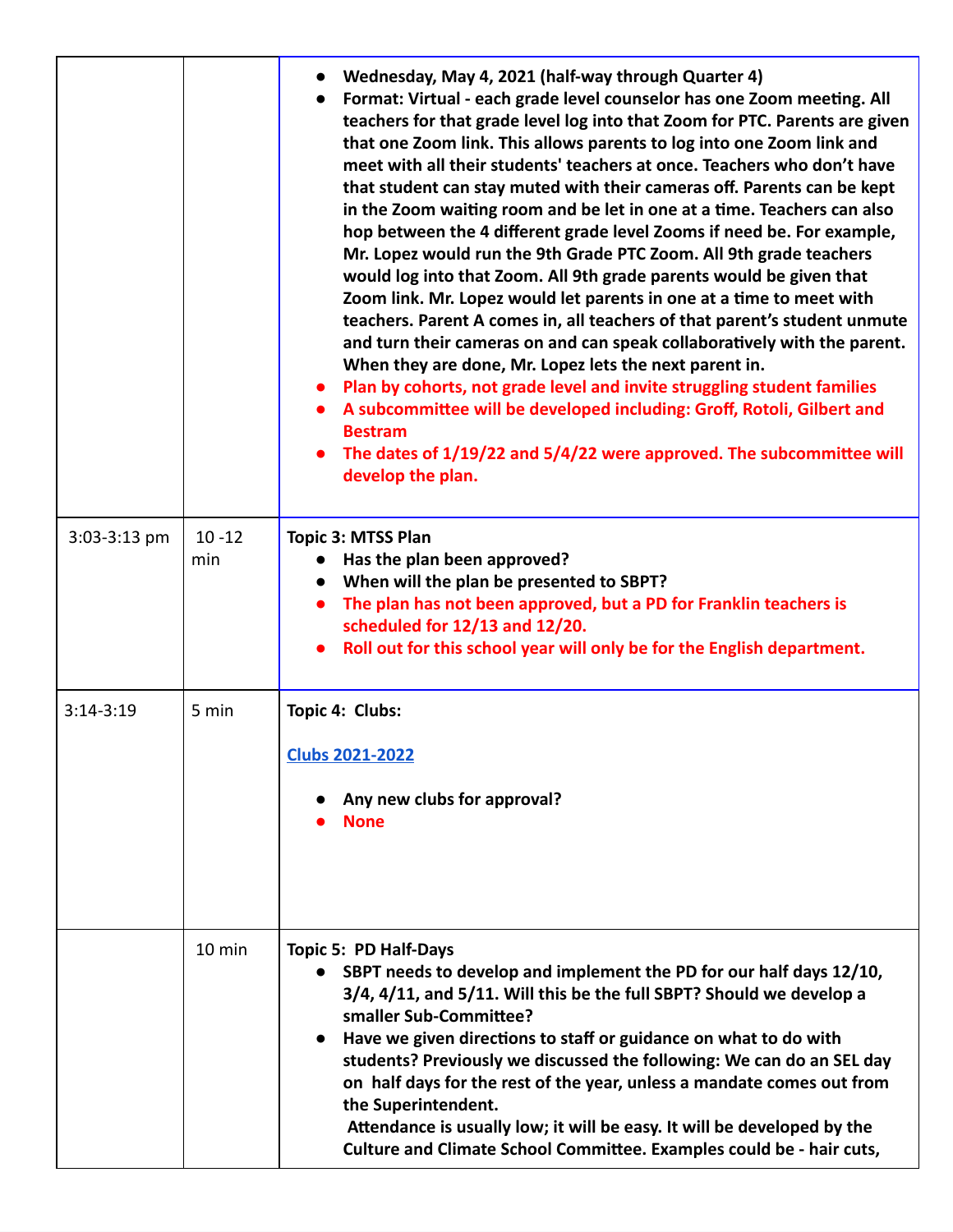|        |                               | pamper room, movies, board games, meditation, yoga, etc<br><b>SMITH Approves this idea.</b><br>We need to come up with a plan B for Half days for Staff.<br>12/10 half day schedule is set and has been rolled over from November<br>when we needed to postpone it.<br>Subcommittee to plan student activities: Cameron, Reed (ask<br>subcommittee of climate and culture committee to work collaboratively) |  |
|--------|-------------------------------|--------------------------------------------------------------------------------------------------------------------------------------------------------------------------------------------------------------------------------------------------------------------------------------------------------------------------------------------------------------------------------------------------------------|--|
| 10 min | <b>Topic 7: Parent Report</b> |                                                                                                                                                                                                                                                                                                                                                                                                              |  |
|        | Ι.                            | Padres Comprometidos/Engaged Parents                                                                                                                                                                                                                                                                                                                                                                         |  |
|        |                               | Free 9 week parent training kicked off on Monday, $11/29$<br>Currently have 10 parents registered                                                                                                                                                                                                                                                                                                            |  |
|        |                               | Second, parent training took place on 12/5/21                                                                                                                                                                                                                                                                                                                                                                |  |
|        |                               | Topic: Understanding your Adolescent                                                                                                                                                                                                                                                                                                                                                                         |  |
|        |                               | Presenter(s): Brandi Smith                                                                                                                                                                                                                                                                                                                                                                                   |  |
|        |                               | Next session, Monday, December 13th                                                                                                                                                                                                                                                                                                                                                                          |  |
|        |                               | Dates: 11/29/2021 - 2/15/2022; via Zoom                                                                                                                                                                                                                                                                                                                                                                      |  |
|        | II.                           | <b>PTO</b>                                                                                                                                                                                                                                                                                                                                                                                                   |  |
|        |                               | Met Tuesday, November 10th                                                                                                                                                                                                                                                                                                                                                                                   |  |
|        |                               | · Reviewed Title I Plan and discussed possible parent<br>workshops/activities                                                                                                                                                                                                                                                                                                                                |  |
|        |                               | Next meeting, Tuesday, December 14 <sup>th</sup> ; via zoom                                                                                                                                                                                                                                                                                                                                                  |  |
|        |                               | o Pinpoint activities; brainstorm; implementation<br>steps                                                                                                                                                                                                                                                                                                                                                   |  |
|        | III.                          | <b>Clothing Closet</b>                                                                                                                                                                                                                                                                                                                                                                                       |  |
|        |                               | In need of Winter gear: boots, coats, gloves                                                                                                                                                                                                                                                                                                                                                                 |  |
|        |                               | Can bring to me, 249C                                                                                                                                                                                                                                                                                                                                                                                        |  |
|        |                               |                                                                                                                                                                                                                                                                                                                                                                                                              |  |
| 2 min  |                               | Topic 8: Dates for future meetings.                                                                                                                                                                                                                                                                                                                                                                          |  |